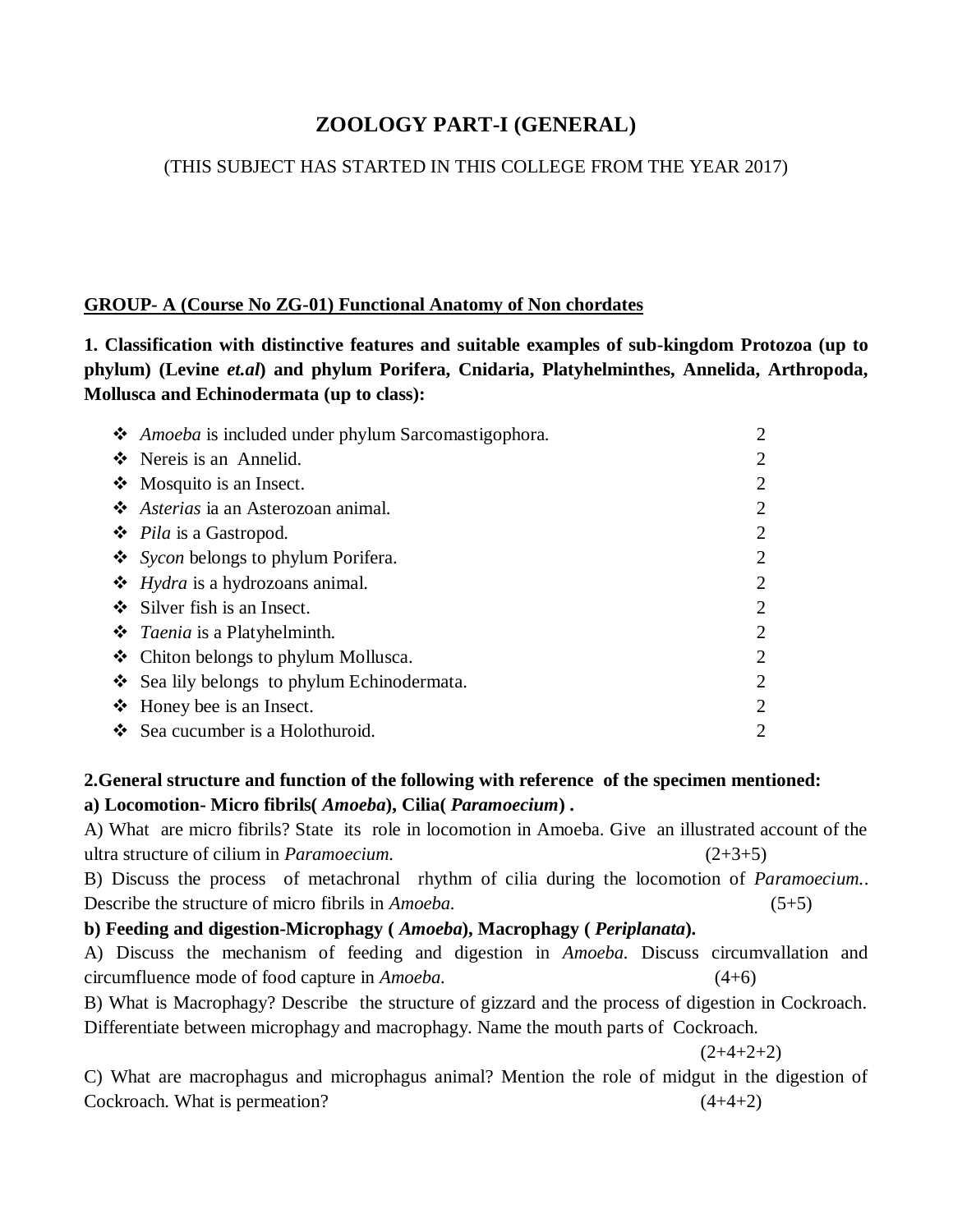# **c) Respiration-Ctenidium and pulmonary sac(***Pila***), Gills (Pawn), Trachea(Cockroach).**

A) Describe briefly the respiratory mechanism of *pila* with proper diagram. Draw and describe the structure of atypical gill of pawn. (5+5)

B) Name the different types of gills in pawn. Mention the respiratory organs in *pila*. Drawn and describe the structure of aquatic respiratory organ of *Pila*.  $(3+2+5)$ 

# **d) Excretion-Nephridia( Earth worm):**

A) What is Nephridium? Name the different types of nephridia found in earth worm. Describe the structure of septal nephridia of earth worm with labeled diagram and mention their position.  $(2+2+6)$ B) Mention the segmental position and characteristic features of pharyngeal nephridia in earth worm. Write the name of main excretory product of earth worm.  $(2+3)$ 

# **e) Circulation-Open circulation(Cockroach), closed circulation(Earth worm):**

A) Describe the closed blood vascular system of earth worm. Draw and describe the circulatory system of Cockroach. (5+5)

B) Write the differences between open and closed circulatory system with examples. Describe the different types of pulsatile vessels or hearts found in the circulatory system of earthworm and mention their role in circulation.  $(3+7)$ 

# **f) Nervous system-Cockroach ,Apple snail**

A) Describe briefly the nervous system of *Pila* with labeled diagram. State the difference between Connective and Commissure. (6+4)

B) With the help of labeled diagram describe the nervous system of Cockroach. (5)

# **g) Reproduction:**

A) Draw and describe briefly the process of conjugation in *Paramoecium.*. Draw and describe the process of budding in *Hydra*.  $(6+4)$ 

 B) What is Metagenesis? Explain the phenomenon with reference to life cycle of *Obelia*. What is budding? What do you mean by ex-conjugant?  $(2+4+2+2)$ 

# **GROUP -B (Course No ZG-02) Cell Biology, Genetics and Molecular Biology**

# **1.Fluid mosaic model of plasma membrane:**

A) Describe the fluid mosaic membrane of plasma membrane with the help of proper diagram. How does it differ from unit membrane model?  $(7+3)$ 

B)Mention four functions of plasma membrane. What do you mean by glycocalyx? Define active and passive transport.  $(4+2+4)$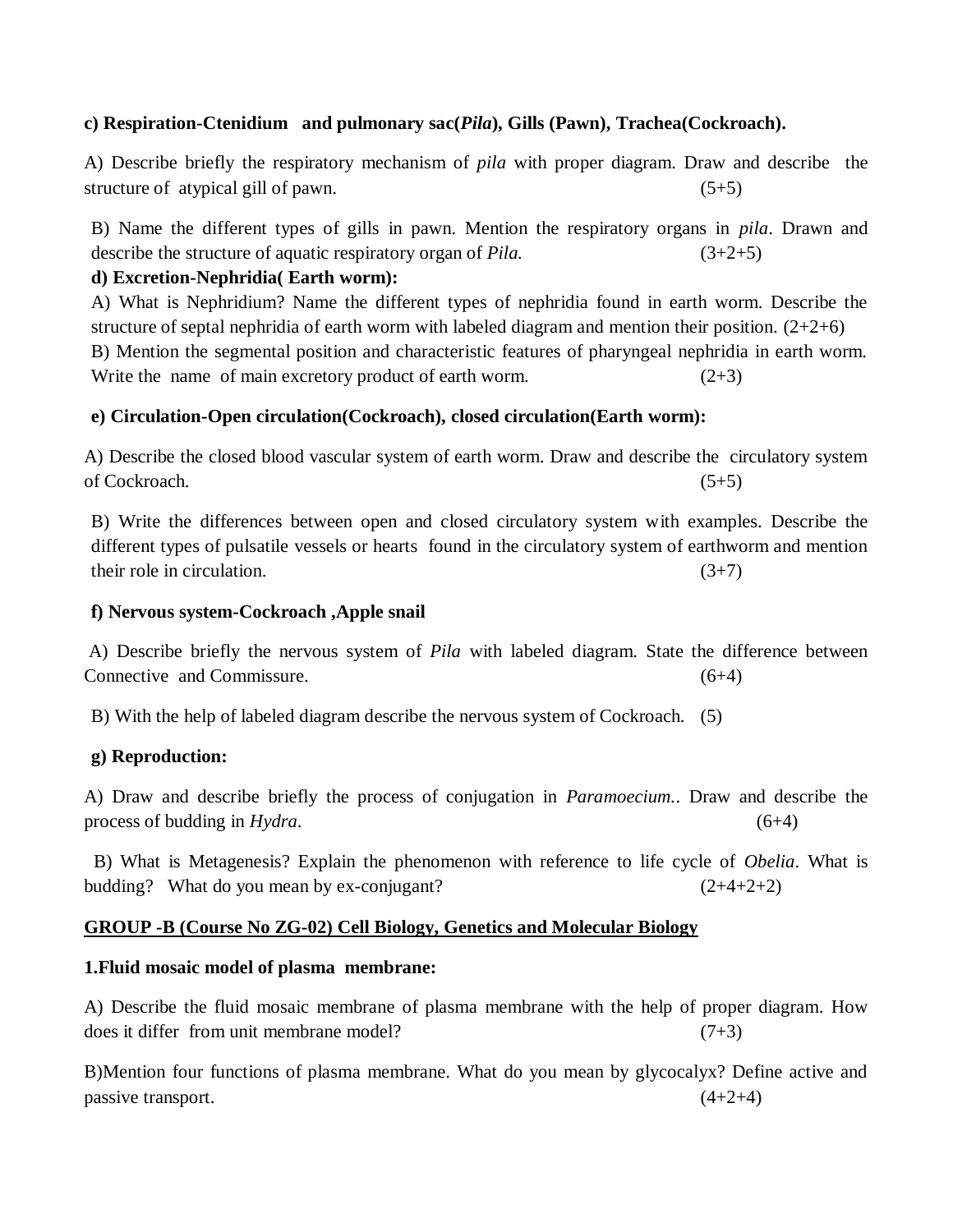# **2.Cell cycle check points:**

A)What is metastasis? What is the significance of 'S' phase in cell cycle? Write about the characteristic features of cancerous cell. What is Retrovirus?  $(2+3+3+2)$ 

B)Distinguish between carcinoma and sarcoma. What is cell cycle? Name the different phages of cell cycle. Write the difference between malignant tumor and benign tumor.  $(3+2+3+2)$ 

### **3.Physio chemical properties, types, structures and functions of DNA & RNA:**

A)Differentiate between DNA and RNA. Describe the structure of a nucleosome with proper diagram. Mention the properties of RNA and DNA.  $(3+4+3)$ 

B)What do you mean by nucleolar organizer? Mention the main properties of DNA. Discuss the molecular structure of DNA according to the model of Watson and Crick.  $(2+3+5)$ 

C) Classify chromosome on the basis of position of centromere. What do you mean by core particle and linker DNA of a nucleosome? Describe with labeled diagram the t-RNA structure according to clover leaf model.  $(3+2+5)$ 

D) Difference between euchromatin and heterochromatin. Difference between nucleotide and nucleotide. Difference between A, B, & Z DNA. What do you mean by melting temperature? Mention the functions of m-RNA.  $(2+2+3+1+2)$ 

#### **4. DNA as a genetic material explanation with experiment:**

A) Prove that DNA is the genetic material with the help of Avery et. al experiment. Explain the experiment of Harsey and Chase.  $(7+3)$ 

# **5.Mechanism of Replication, transcription and translation.**

A) Prove that DNA replication is semi conservative. What do you mean by genetic code? What is central dogma? (6+2+2)

B) Define transcription. Describe the different steps of transcription. Describe the process of formation of leading strand and lagging strand during DNA replication. (2+5+3)

C) Mentions the functions of different enzyme involve in DNA replication. Define leading and lagging strand in DNA replication. What is okazaki fragment? What do you mean by replication bubble?

 $(4+2+2+2)$ 

D)Mention the difference between conservative , semi conservative and dispersive mode of DNA replication. Describe initiation and elongation phase of *E.Coli* translation. (4+6)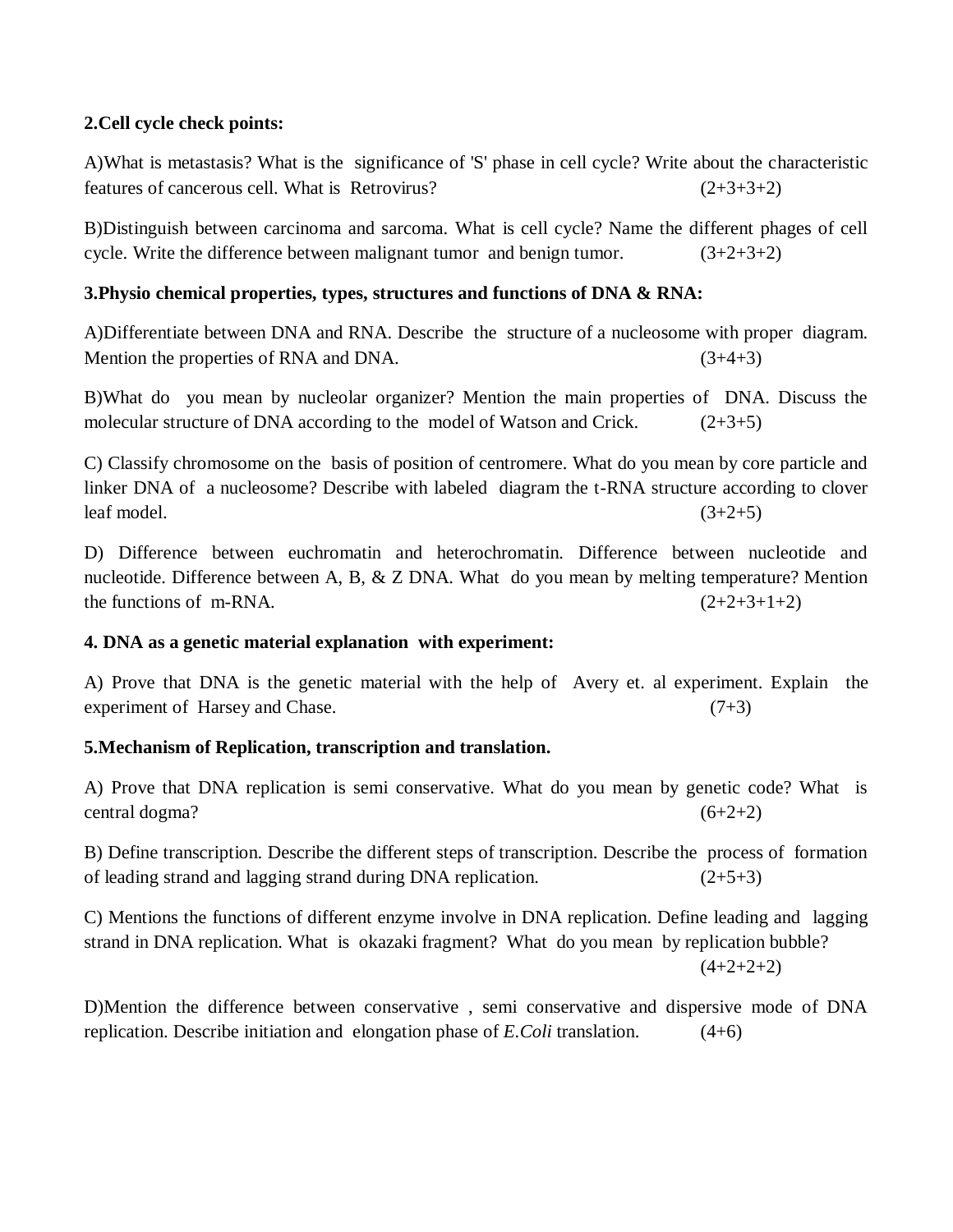#### **6. Linkage and Recombination:**

A) Distinguish between complete and incomplete linkage. What is significance of recombination? What is linkage group? Mention the number of linkage groups in Human and *Drosophila*. (4+2+2+2)

B) What do you mean by linkage theory? Explain incomplete linkage with suitable diagram. Mention the relationship between linkage and crossing over.  $(3+4+3)$ 

# **7.Modes of inheritance of autosomal and sex linked** genes **in man( Thalassemia and Hemophilia, color blindness.):**

A) What is color blindness? Show the inheritance of color blindness in human. Name two sex linked genes in man.  $(2+5+3)$ 

B) What is Thalassemia ? Discuss different types of Thalassemia . Describe the genetic cause of hemophilia.  $(2+4+4)$ 

C) What is hemophilia? How many types of hemophilia are found in man? Mention genetic cause of hemophilia.  $(2+3+5)$ 

D) Describe the mode of inheritance of any one X-linked recessive gene in man. What will be the pattern of inheritance of hemophilia in the next generation if a normal healthy male marries with a hemophilia carrier female? (4+6)

#### **8.Sex determination in** *Drosophila* **(Genic balance theory):**

A) Describe the process of sex determination in *Drosophila*. What is genic balance theory? What do you mean by sex determination?  $(6+2+3)$ 

B) Write the role of autosome on sex determination of *Drosophila.* (6)

# **GROUP-C (Course No. ZG-03) Developmental Biology**

#### **1. Spermatogenesis and Oogenesis.**

A) What is spermatogenesis? Draw and describe the process of spermatogenesis .Write down the difference between spermatogenesis and oogenesis. (2+4+4)

B) Describe the process of spermiogenesis with suitable diagram. Mention the nuclear changes observed during oogenesis. (5+5)

C) What is spermateleosis? Draw and describe the ultra structure of a mammalian sperm. What is oogenesis? Describe the phase of maturation of ovam.  $(2+3+2+3)$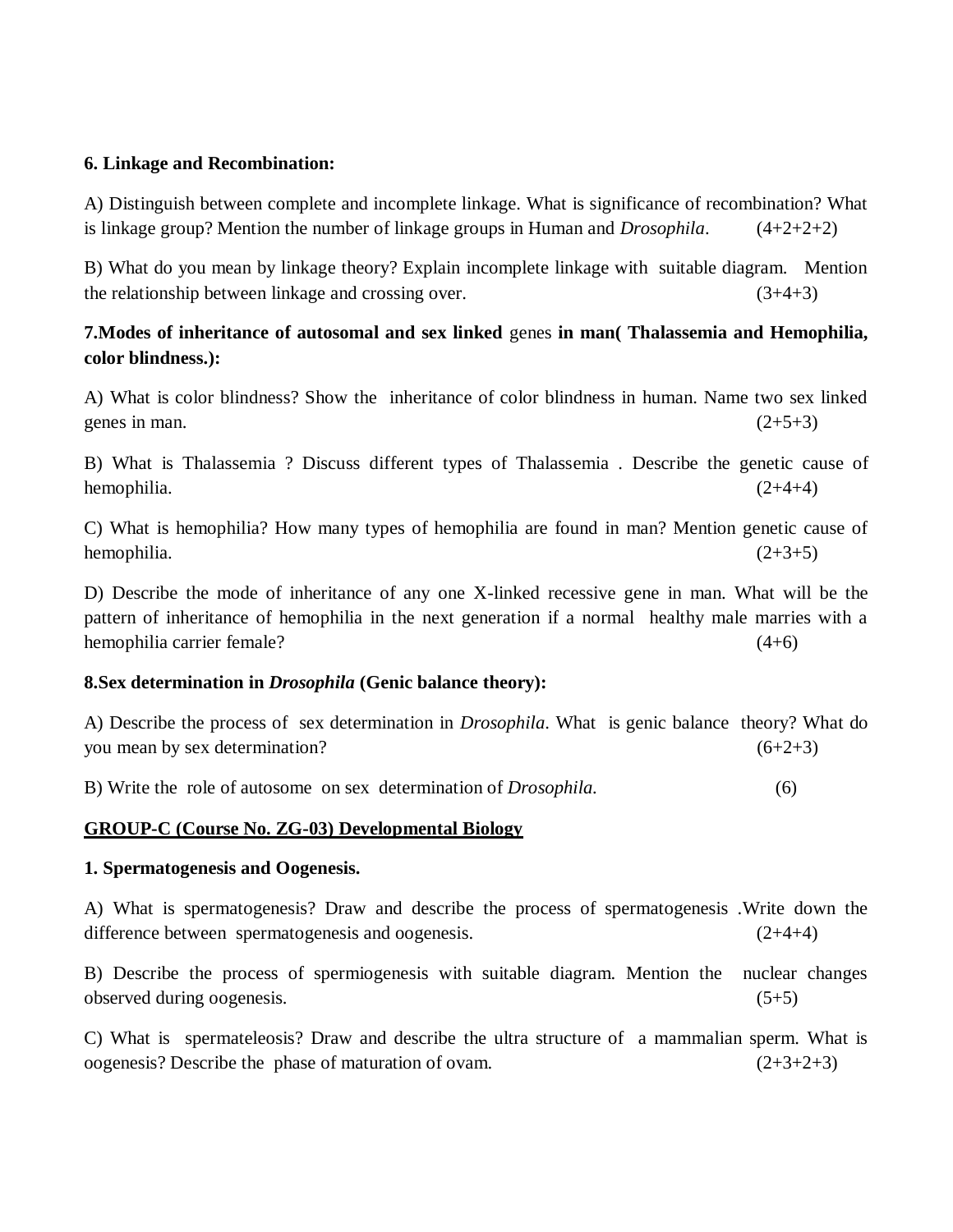D) State the significance of oogenesis. What is gametogenesis? Write the location and function of sertoli cell. What is germinal vesicle? Where spermatogenesis and oogenesis takes place?

 $(2+2+2+2+2)$ 

E) What is dictyotene stage? Define vitellogenesis. Describe the hormonal control of spermatogenesis with suitable diagram.  $(2+3+5)$ 

### **2. Fertilization in Sea urchin.**

A) Describe the cortical reaction with diagram. Define fertilization. What is fertilization cone?  $(6+2+2)$ 

B)Discuss the process of Fast block to Polyspermy in Sea urchin What is acrosome? How is it formed?  $(3+2+5)$ 

C) What is polyspermy? Discuss the role of acrosome in fertilization. What is Amphimixis? State the significance of fertilization.  $(2+3+2+3)$ 

# **3. Types of eggs and cleavage : process of cleavage in Amphioxus:**

A) Classify eggs on the basis of amount and distribution of yolk and give example. Define cleavage. Mention the different planes of cleavage.  $(4+2+4)$ 

B) Mention the characteristics of cleavage. What is holoblastis equal cleavage? What is bilateral cleavage? What is meroblastic discoidal cleavage?  $(3+2+2+3)$ 

C) Describe the process of cleavage in Amphioxus. What is determinate and indeterminate cleavage? Define centrolecithal egg? Give example. (4+4+2)

# **4. Gastrulation in Amphioxus.**

A) Define gastrulation. Describe the process of gsatrulation in Amphioxus with labeled diagram.

 $(2+8)$ 

# **5. Extra embryonic membranes in Chick.**

A) Describe briefly the process of formation of amnion and chorion in chick. What is somatopleure and splanchnopleure? (8+2)

B) Name the different extra embryonic membranes in chick and their functions. Describe the process of yolk sac formation in chick embryo. Mention the functions of allantois. (4+4+2)

C) What do you mean by splanchnic mesoderm? What is extra embryonic coelom? Mention the functions of amniotic fluid. Write the functions of yolk sac.  $(2+2+2+4)$